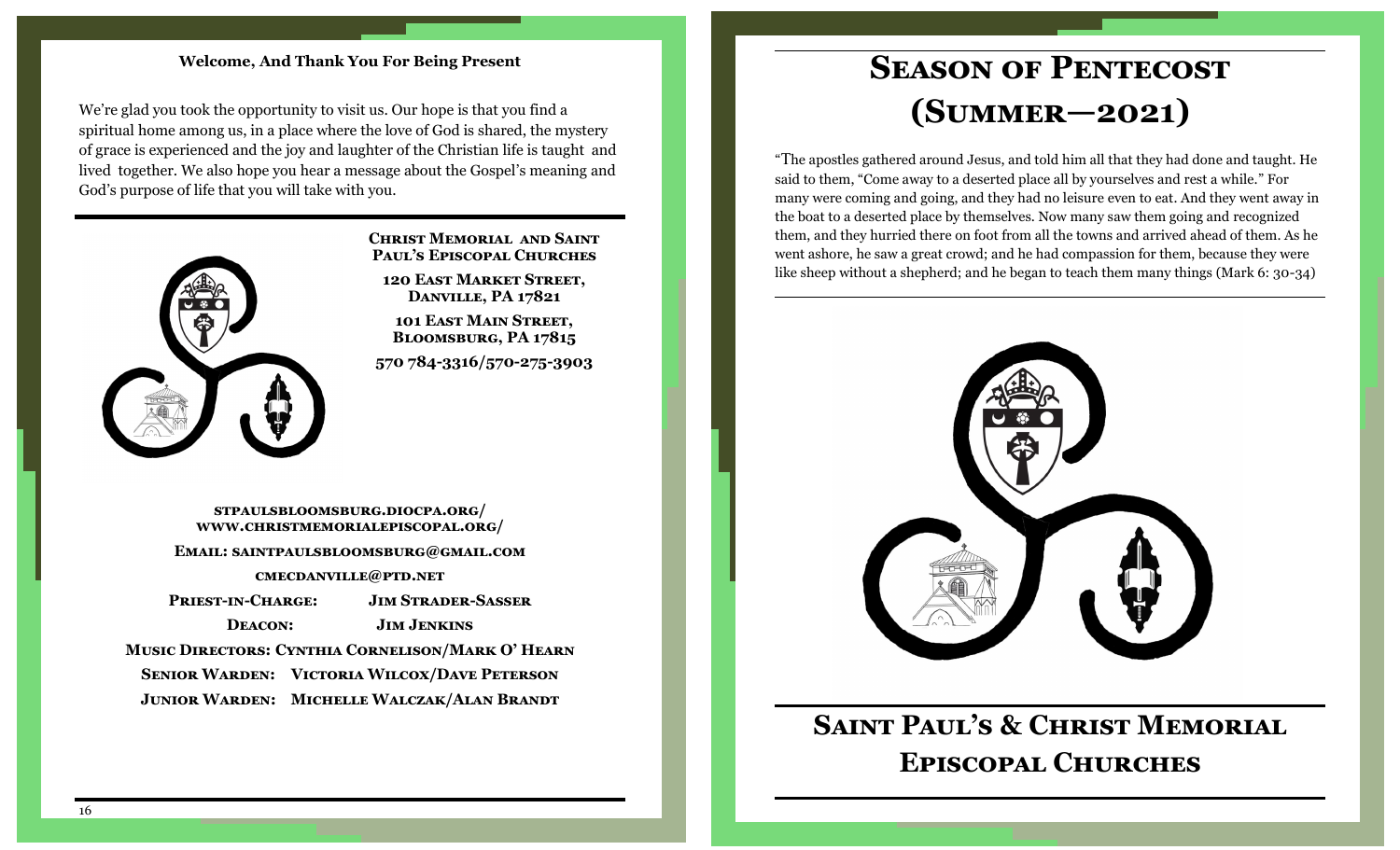#### **PRELUDE**

**PROCESSIONAL #** 

### **OPENING ACCLAMATION & SENTENCE**

Blessed be God, Father, Son, and Holy Spirit.

## **And blessed be God's kingdom now and forever. Amen.**

Almighty God, to you all hearts are open, all desires are known, and from you no secrets are hid; Cleanse the thoughts of our hearts by the inspiration of your Holy Spirit, that we may perfectly love you, and worthily magnify your holy Name; through Christ our Lord. **Amen.** 

## **GLORIA (S280)10 :30 AM - SPOKEN AT 8:00 AM)**

**Glory to God in the highest, and peace to his people on earth. Lord God, heavenly King almighty God and Father, we worship you, we give you thanks, we praise you for your glory.**

**Lord Jesus Christ, only Son of the Father, Lord God, Lamb of God, you take away the sin of the world: have mercy on us; you are seated at the right hand of the Father: receive our prayer.**

**For you alone are the Holy One, you alone are the Lord, you alone are the Most High, Jesus Christ, with the Holy Spirit, in the glory of God the Father. Amen** 

## **POST COMMUNION PRAYER**

**Eternal God, heavenly Father, you have graciously accepted us as living members of your Son our Savior Jesus Christ, and you have fed us with spiritual food in the Sacrament of his Body and Blood. Send us now into the world in peace, and grant us strength and courage to love and serve you with gladness and singleness of heart; through Christ our Lord. Amen.**

### **ANNOUNCEMENTS AND CELEBRATIONS**

## **BLESSING**

Life is short, and we do not have much time to gladden the hearts of those who journey the way with us. So be swift to love, and make haste to be kind. And the blessing of God Almighty, the Creator, Eternal Word, and the Holy Spirit, be among you, and remain with you always. **Amen.**

**RECESSIONAL HYMN Insert Hymn here or ref. Hymn #** 

### **DISMISSAL**

Go in peace to love and serve the Lord. **Thanks be to God.** 

### **POSTLUDE**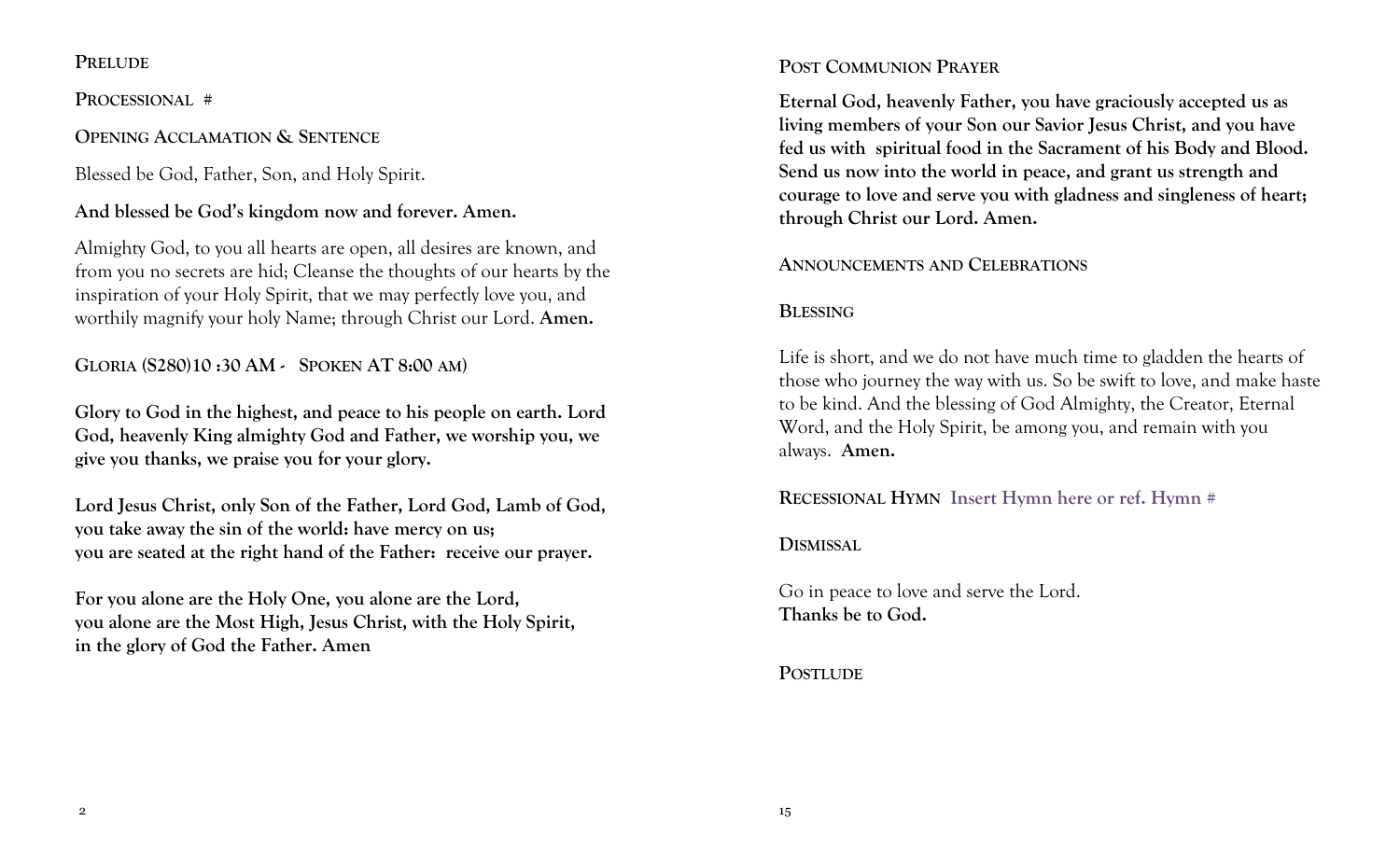#### **COMMUNION HYMN #341—FOR THE BREAD WHICH YOU HAVE**

#### **BROKEN**



Words: Louis F. Benson (1855-1930), alt. Copyright @ by Louis F. Benson, used by permission of Robert F. Jeffery. All rights reserved. Used with permission. Music: Omni die, melody from Gross Catolisch Gesangbuch, 1631; harm. William Smith Rockstro (1823-1895)

#### **COLLECT OF THE DAY**

| Celebrant: | The Lord be with you. |
|------------|-----------------------|
| People:    | And also with you.    |
| Celebrant: | Let us pray.          |

**FIRST READING:** (*Found on Insert*)

A reading from

The Word of the Lord. **Thanks be to God.**

The Psalm appointed for today is located in today's insert, We will

read it responsively by whole verse.

**SECOND READING:** (*Found on Insert*)

A reading from

The Word of the Lord. **Thanks be to God.**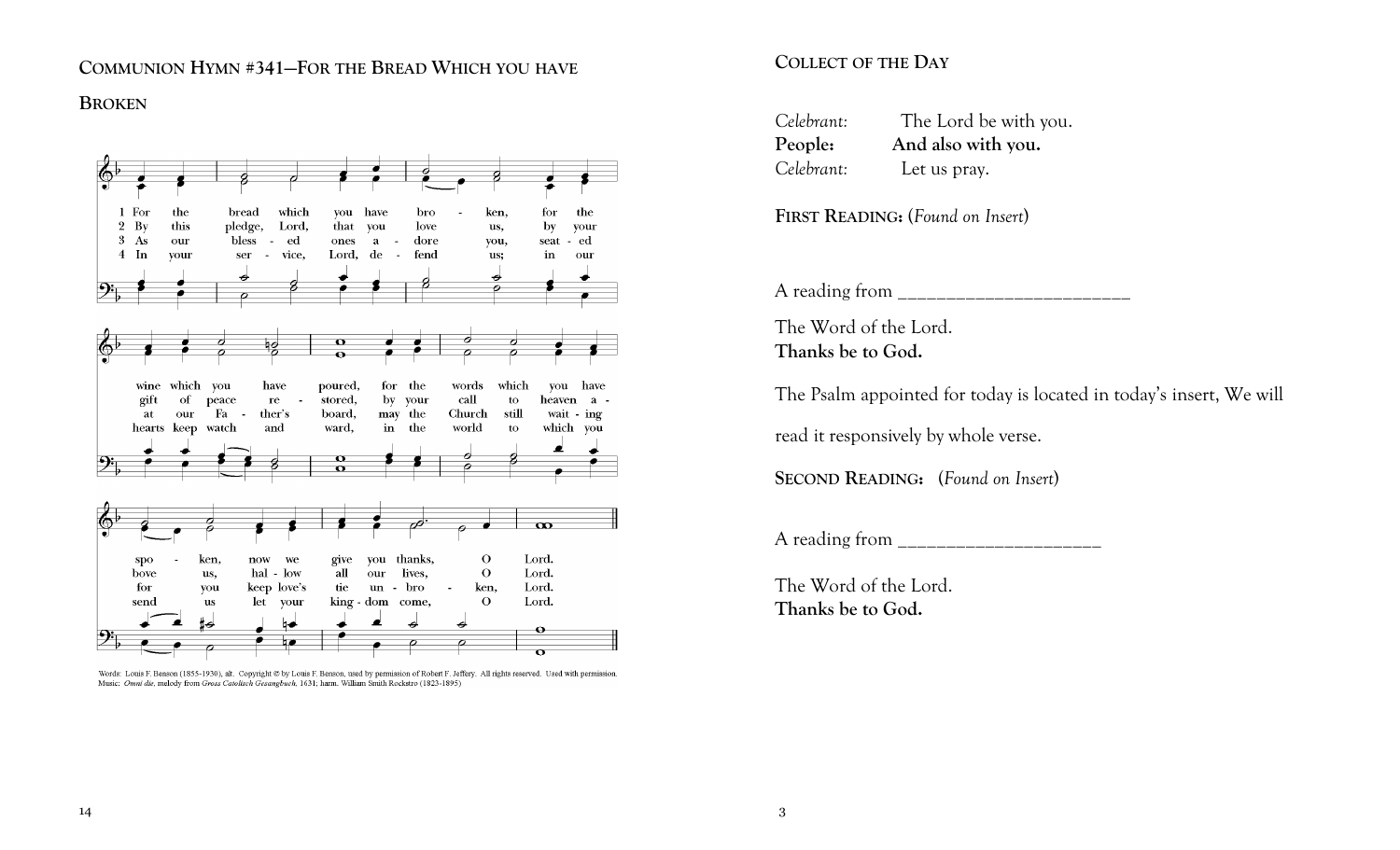#### **GRADUAL Hymn #**

#### **HOLY GOSPEL** *(***Found on Insert***)*

The Holy Gospel of our Lord Jesus Christ according to Mark (John). **Glory to you, Lord Christ.** 

The Gospel of the Lord. **Praise to you, Lord Christ.** 

**HOMILY** 

#### **NICENE CREED**

**WE BELIEVE in one God, the Father, the Almighty, maker of heaven and earth, of all that is, seen and unseen. We believe in one Lord, Jesus Christ, the only Son of God, eternally begotten of the Father, God from God, Light from Light, true God from true God, begotten, not made, of one Being with the Father. Through him all things were made.**

**For us and for our salvation he came down from heaven: by the power of the Holy Spirit he became incarnate from the Virgin Mary, and was made man. For our sake he was crucified under Pontius Pilate; he suffered death and was buried. On the third day he rose again in accordance with the Scriptures; he ascended into heaven and is seated at the right hand of the Father.**

**He will come again in glory to judge the living and the dead, and his kingdom will have no end.**

#### **SPIRITUAL COMMUNION PRAYER**

**In union, blessed Jesus, with the faithful gathered at every altar of your Church where your blessed Body and Blood are offered this day, (and remembering particularly my own parish and those worshiping there) I long to offer you praise and thanksgiving, for creation and all the blessings of this life, for the redemption won for us by your life, death, and resurrection, for the means of grace and the hope of glory. And particularly for the blessings given me…. I believe that you are truly present in the Holy Sacrament, and, since I cannot at this time receive communion, I pray you to come into my heart. I unite myself with you and embrace you with all my heart, my soul, and my mind. Let nothing separate me from you; let me serve you in this life until, by your grace, I come to your glorious kingdom and unending peace. Amen.** 

#### **FRACTION**

We break this bread to share in the body of Christ. **We who are many are all one body for we all share in the one bread.**

The Gifts of God for the People of God. Take them in remembrance that Christ offered himself for you, and feed on Christ in your hearts by faith, with thanksgiving.

*All are invited to come forward to receive communion. Baptism is an important and necessary sacrament and those persons wishing to receive communion who are not yet baptized (or their parents/guardians) will speak with Jim about becoming a baptized Christian.*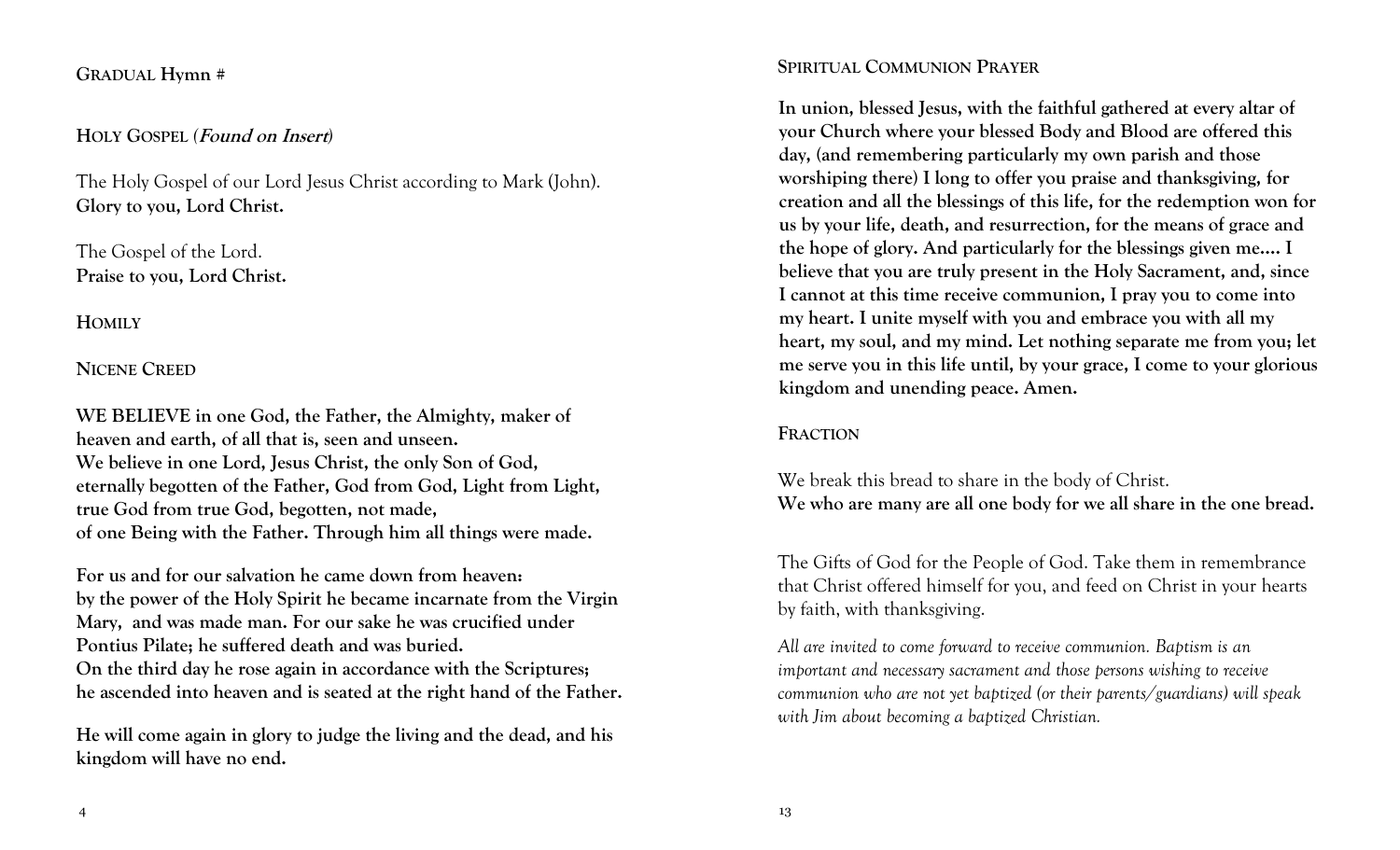Remembering now his work of redemption, and offering to you this sacrifice of thanksgiving,

**We celebrate his death and resurrection, as we await the day of his coming.** 

Lord God of our Matriarchs and Patriarchs; God and Parent of our Lord Jesus Christ: Open our eyes to see your hand at work in the world about us. Deliver us from the presumption of coming to this Table for solace only, and not for strength; for pardon only, and not renewal. Let the grace of this Holy Communion make us one body, one spirit in Christ, that we may worthily serve the world in his name.

#### **Risen Lord, be known to us in the breaking of the Bread.**

Accept these prayers and praises, Father, through Jesus Christ our great High Priest, to whom, with you and the Holy Spirit, your Church gives honor, glory, and worship, from generation to generation. **AMEN.**

And now, as our Savior Christ has taught us, we are bold to say,

## **THE LORD'S PRAYER**

**Our Father who art in heaven, hallowed be thy Name, thy kingdom come, Thy will be done, on earth as it is in heaven. Give us this day our daily bread. And forgive us our trespasses, as we forgive those who trespass against us. And lead us not into temptation, But deliver us from evil. For thine is the kingdom, and the power, and the glory, For ever and ever. Amen.**

**We believe in the Holy Spirit, the Lord, the giver of life, who proceeds from the Father and the Son. With the Father and the Son he is worshiped and glorified. Who has spoken through the Prophets.**

**We believe in one holy catholic and apostolic Church. We acknowledge one baptism for the forgiveness of sins. We look for the resurrection of the dead, and the life of the world to come. Amen.**

**PRAYERS OF THE PEOPLE** - (Church of England— A time for Creation)

In peace let us pray to the Creator, through the Son and in the power of the Holy Spirit, who make, sustain and renew all things.

Heavenly Creator we pray for your Church throughout the world that we may be faithful to our baptism. With the dawn of each day, may we be awakened to the beauty of the earth & rejoice in the wonder and diversity of creation in all its forms and color. Lord, hear us.

### **Lord, graciously hear us.**

Lord of life, as all living things depend on the good quality of the air, the soil, & water, may your wisdom guide us as we care for the environment.

Deliver us from selfishness and rapacious greed. Help us to share the rich resources of this world gladly & justly, in the cause of stability & peace between nations and peoples. Lord, hear us.

## **Lord, graciously hear us.**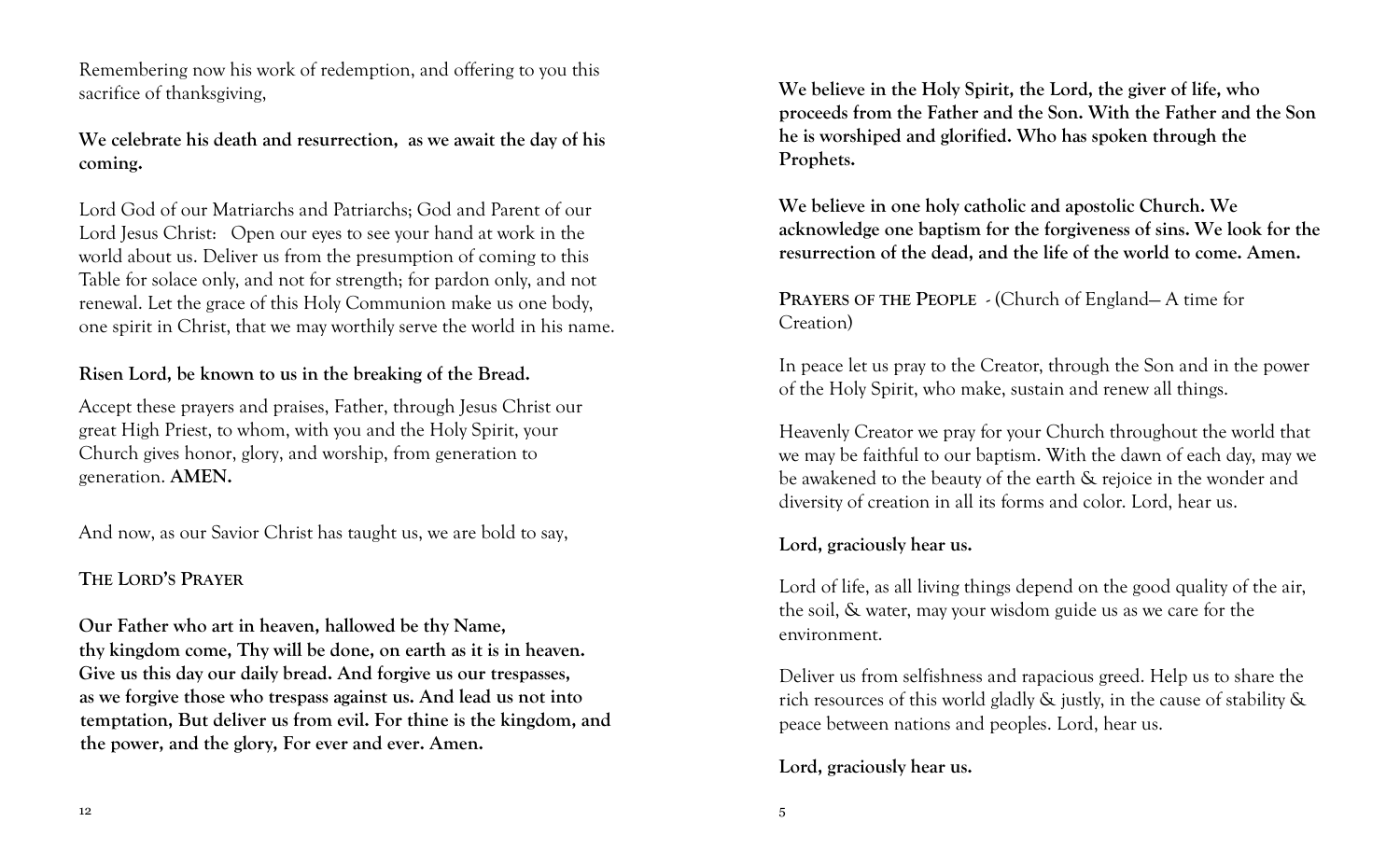Lord of mercy, we bring before you areas affected by chronic shortage of water, & pray for those suffering as a result of drought or the lack of safe water to drink.

We pray for those suffering from the effects of extreme weather  $\&$ whose environment has been damaged by cyclones, floods or destructive wildfires. May we better understand the effects of the changing patterns of weather on our planet. Lord, hear us.

#### **Lord, graciously hear us.**

Lord of abundant life, we give thanks for the rich harvest of the seas; may we cherish the good things you have created  $\&$  be successful in reducing the pollution in our oceans, rivers & lakes that life may flourish.

May your wisdom help us to maintain the biodiversity of our fragile planet. Strengthen our resolve and bless the efforts of all who seek to protect the marine, animal, insect and plant life that are threatened with extinction. Lord, hear us.

#### **Lord, graciously hear us**.

Lord of creation, you have placed us on the earth to care for it, and call us to be co-workers with Christ your Son. Bless our farmers, those who work in our nature reserves and National Parks, in our protected environmental sanctuaries and all who are custodians of our landscape. Lord, hear us.

### **Lord, graciously hear us.**



And so, Father, we who have been redeemed by him, and made a new people by water and the Spirit, now bring before you these gifts. Sanctify them by your Holy Spirit to be the Body and Blood of Jesus Christ our Lord.

On the night he was betrayed he took bread, said the blessing, broke the bread, and gave it to his friends, and said, "Take, eat: This is my Body, which is given for you. Do this for the remembrance of me."

After supper, he took the cup of wine, gave thanks, and said, "Drink this, all of you: This is my Blood of the new Covenant, which is shed for you and for many for the forgiveness of sins. Whenever you drink it, do this for the remembrance of me."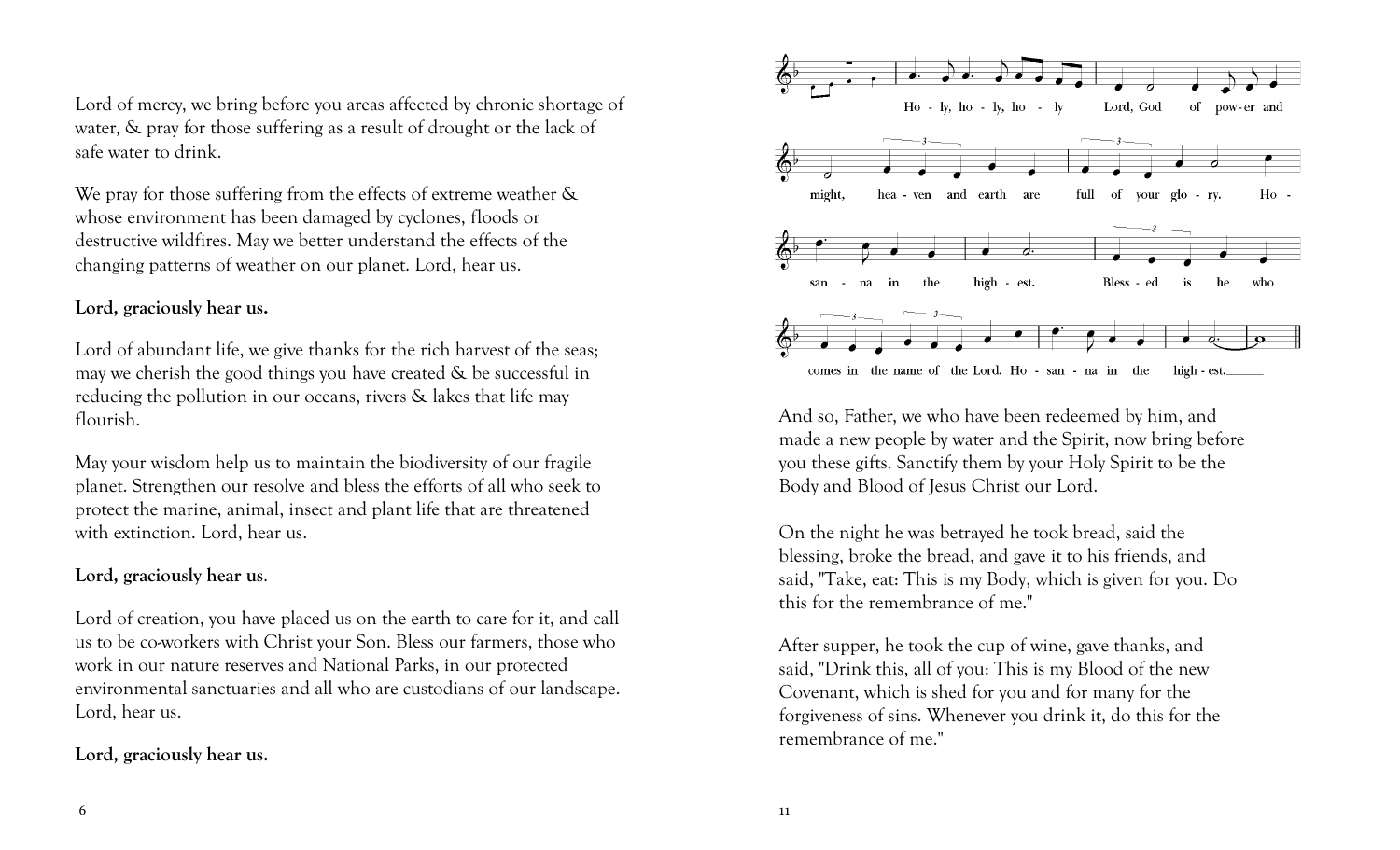At your command all things came to be: the vast expanse of interstellar space, galaxies, suns, the planets in their courses, and this fragile earth, our island home.

**By your will they were created and have their being.**

From the primal elements you brought forth the human race, and blessed us with memory, reason, and skill. You made us the rulers of creation. But we turned against you, and betrayed your trust; and we turned against one another. **Have mercy, Lord, for we are sinners in your sight.**

Again and again, you called us to return. Through prophets and sages you revealed your righteous Law. And in the fullness of time you sent your only Son, born of a woman, to fulfill your Law, to open for us the way of freedom and peace. **By his blood, he reconciled us. By his wounds, we are healed.**

And therefore we praise you, joining with the heavenly chorus, with prophets, apostles, and martyrs, and with all those in every generation who have looked to you in hope, to proclaim with them your glory, in their unending hymn:

**SANCTUS (S-129—10 :30 AM - SPOKEN AT 8:00 AM)**

**Holy, Holy, Holy Lord, God of power and might, heaven and earth are full of your glory. Hosanna in the highest. Blessed is he who comes in the name of the Lord. Hosanna in the highest.** 

Lord of the universe, you have made us from the stuff of the earth, and to earth we shall return. May we tread lightly upon this earth and succeed in the innovation and development of sources of renewable energy and green technology.

By your grace, may we live our days wisely, live sustainably, and at the last come with all your saints into paradise and enjoy creation made new. Lord, hear us.

**Lord, graciously hear us.**

We pray now for those persons and families seeking our intercessions including **the set of the set of the set of the set of the set of the set of the set of the set of the set of the set of the set of the set of the set of the set of the set of the set of the set of the set of the set of th** 

In the convocational cycle of prayer we pray for  $\frac{1}{\sqrt{2}}$ 

In the diocesan cycle of prayer we pray for \_\_\_\_\_\_\_\_\_\_\_\_\_ In the Consortium of Endowed Episcopal Parishes we pray for \_\_\_\_\_\_

In the Anglican Cycle of Prayer we pray for \_\_\_\_\_\_\_\_\_\_\_\_

O Holy One, accept your people's earnest prayers; in the multitude of your mercies, look compassionately upon us and all who turn to you for help; for you are gracious, O lover of souls, and to you we give glory, Creator, Redeemer and Gracious Spirit, now and for ever. **Amen.**

**CONFESSION OF SIN—***Kneeling or sitting*.

Let us confess our sins against God and our neighbor.

**Most merciful God, we confess that we have sinned against you in thought, word, and deed, by what we have done, and by what we have left undone.**